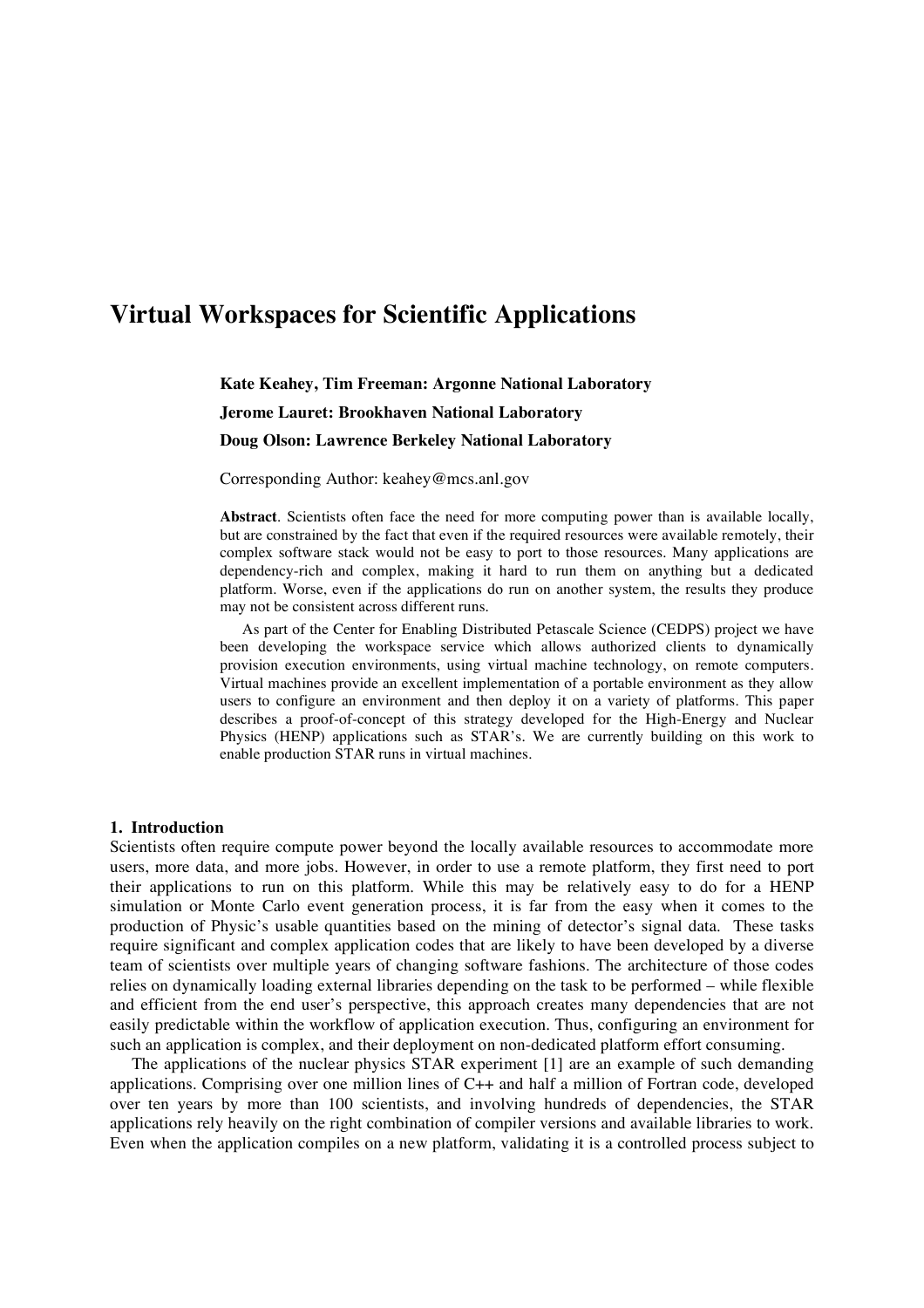quality assurance and regression testing to ensure Physics reproducibility and result uniformity across environments.

Considering its heavy reliance on dependencies deeply embedded in the environment, porting an application would be easiest if we could take the full software stack from operating system up, and simply install that environment on remote resources. The virtual machine technology allows us to do just that. A virtual machine (VM) provides a software-based virtualization of a physical host machine; it can be configured with a full software stack and, once configured, deployed on remote resources in a matter of milliseconds. This makes resource provisioning via VMs very attractive: a scientist can develop his or her application within a familiar environment, and then port this environment between local and remote resources as the need arises. This facilitates provisioning resources for an application: the virtual machine can be run as easily on local resources as on remote community resources or resources outsourced commercially.

In this paper, we describe our work on solving this problem by developing methods allowing scientists to use virtual machines to deploy customized environments on remote resources. We report on the experiences of an experiment consisting of running a STAR application inside VM images, describe the insights we gained, as well as our plans for future work.

#### **2. Resource Provisioning for Scientific Applications**

To address the issues described above we developed a service that allows an authorized client to dynamically map execution environments—what we call workspaces—onto a set of resources [2, 3]. While workspaces may be implemented in many different ways [4]—e.g., as physical machines configured using an automated configuration management system such as Bcfg2 [5] or the Pacman configuration software [6]—the current workspace service implementation [3] uses Xen virtual machines (VMs) [7].

A VM provides a virtualized abstraction of a physical machine. Software running on a host supporting VM deployment, typically called a virtual machine monitor (VMM) or hypervisor, is responsible for supporting this abstraction by intercepting and emulating certain instructions issued by the guest machines. A hypervisor provides an interface allowing a client to start, pause, serialize, and shut down multiple guests. A VM representation (VM image) is composed of a full image of a VM RAM, disk images, and configuration files. Thus, a VM can be paused, its state serialized, and later resumed at a different time and in a different location, thus decoupling image preparation from its deployment and enabling migration. Recent exploration of paravirtualization techniques [7] led to performance improvements, making VMs an attractive option for high-performance applications.

The Workspace service provides interfaces, based on the Web Service Resource Framework (WSRF) protocol, that allow an authorized Grid client to deploy, shutdown, pause, and reactivate VMs. The authorization is based on attributes (e.g., contained in the VOMS [8] credential) as well as site policies as to what request can be accepted. A workspace is deployed based on two types of information: (1) a pointer to an image and meta-data describing deployment-specific information and (2) a resource allocation (memory, CPU share, etc.) to be assigned to the VM. Once deployed, a client can discover relevant information about the image (e.g., the assigned IP address), manage the image (e.g. increase the time-to-live of a VM), adjust its resource allocation (e.g., the memory allocated to the VM), or terminate the image.

To implement workspace deployment and management we provide a resource manager that can manage a pool of nodes on which workspaces are deployed as well as a back-end for the popular Amazon's EC2 service [9]. We are also currently working on providing extensions to existing resource managers and schedulers to enable non-invasive deployment of workspaces.

#### **3. Running STAR in a Virtualized Setting**

To verify that the concept of flexibly provisioning resources using VMs, we produced a proof-ofconcept system that dynamically deploys and executes images configured to support the STAR application. This work was demonstrated at SC06.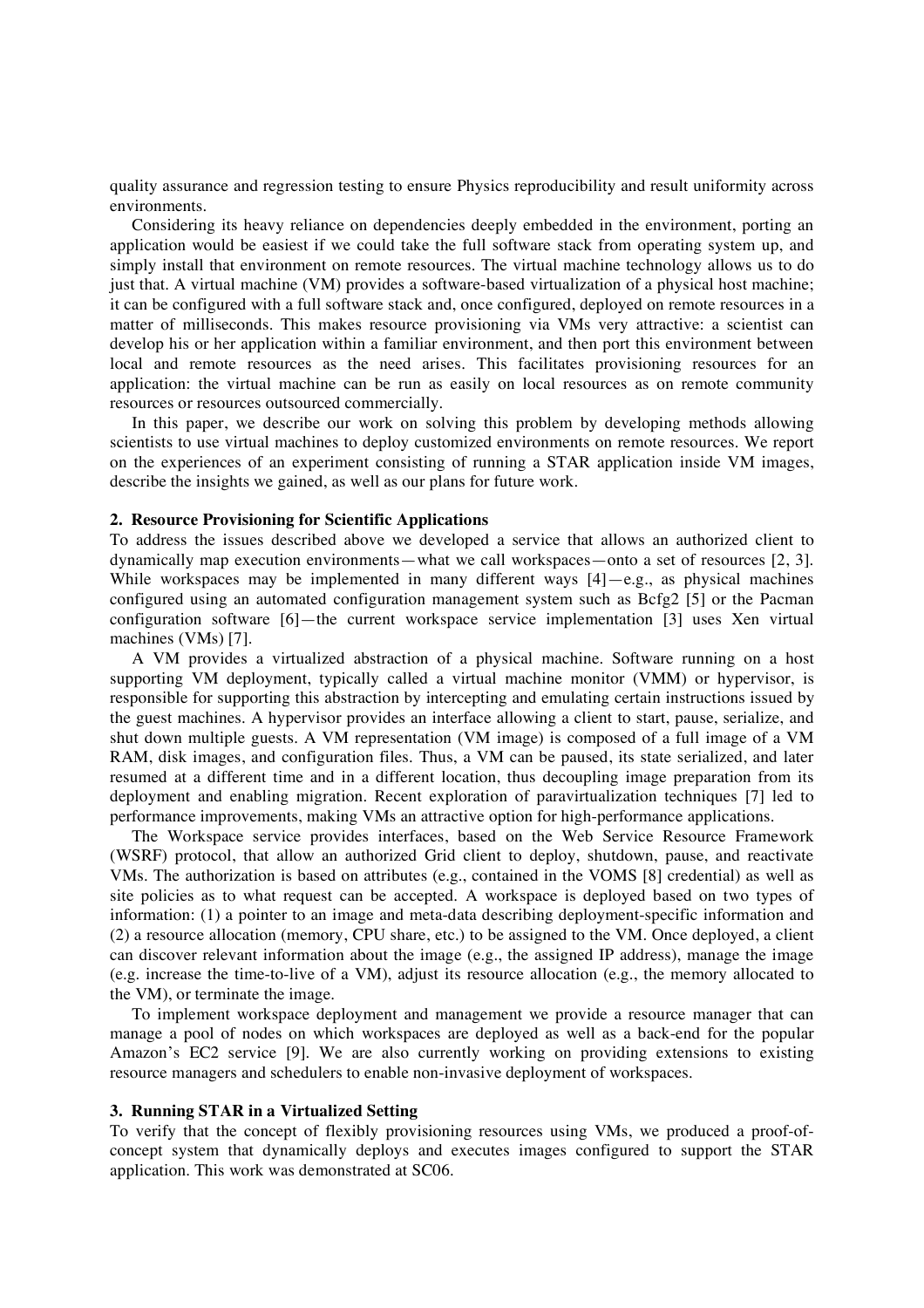The platform used for the proof-of-concept was the TeraPort cluster [10] at the University of Chicago. Workspace service version TP1.2 managed four nodes of this cluster, each equipped with 4GB memory and two 2GHz Opterons and configured with Xen 3.0. (The workspace service itself was deployed on another node.) A VM representing an Open Science Grid (OSG) [11] compute element (CE) was statically deployed on the same node as the workspace service. This virtual CE was configured with GRAM2 (to allow users to submit jobs) and Condor (to administer the worker nodes).

The worker node images were developed using the rBuilder configuration manager [12] and consisted of a base configuration (operating configuration, basic OSG software stack: about 1 GB), STAR application (about 3 GB), and a data partition (about 300 MB). Altogether, the worker node image was 4-5 GB. In addition, the nodes required about 3 GB writable disk space. Each worker node image was pre-configured with the IP address of the statically deployed CE node so that the worker nodes could register with the Condor headnode on deployment.

In the proof-of-concept scenario (shown in Figure 1), the worker node deployment was requested on-demand by an authorized off-site Grid client. (In a full scenario, this client might be a user or alternatively a resource broker.) A typical resource allocation request asked for roughly 2 GB memory and the full use of a CPU for each virtual node, allowing us to deploy up to eight STAR virtual worker nodes at a time. On deployment, as part of the boot sequence, each node would report to the Condor headnode and thus join the Condor pool. A web application displayed current virtual cluster node information based on Condor pool properties. A client (the same or different) could then start jobs on the deployed VM using GRAM2 deployed on the static CE.



**Figure 1: On-demand provisioning of STAR nodes**

The deployment worked well and provided a proof-of-concept showing that by using virtualization a complex application can be deployed on-demand on a site not previously configured to support it. Furthermore, once a STAR image has been configured, it can be run many times without further effort; in contrast, installing and validating STAR on a new platform may take weeks. The experiment also identified new requirements for further refinements in middleware supporting VM deployment. The size of the STAR image is a significant factor: moving it between the workspace image node (colocated with the workspace node) and the worker nodes over TeraPort's network (constrained by disk I/O) took as long as 8 minutes. This can be overcome by managing images more effectively: i.e. caching frequently used images or their parts on the worker nodes (as we ended up doing in our experiment) and generating and mounting "blank" partitions to the image. Additional concerns were raised by resource providers as well as image users and are summarized in the next section.

#### **4. Lessons Learned**

The STAR proof-of-concept experiment identified several areas that can be improved to achieve scalable deployment of virtual platforms. Below, we summarize the conclusions of the experiment:

• *Image management on deployment.* As the STAR example illustrates, in practice VM images can be large, leading to long deployment times. In order to reduce this time we first note that VM disks, like disks of physical machines, are composed of partitions. If those partitions are empty they can be simply generated and mounted at destination. When the partitions are read-only, they could potentially be cached and used by multiple VMs [13]. These simple strategies have the potential to save disk space, network bandwidth, and deployment time. Implementing them however, requires viewing a VM as a set of partitions rather than an opaque image. The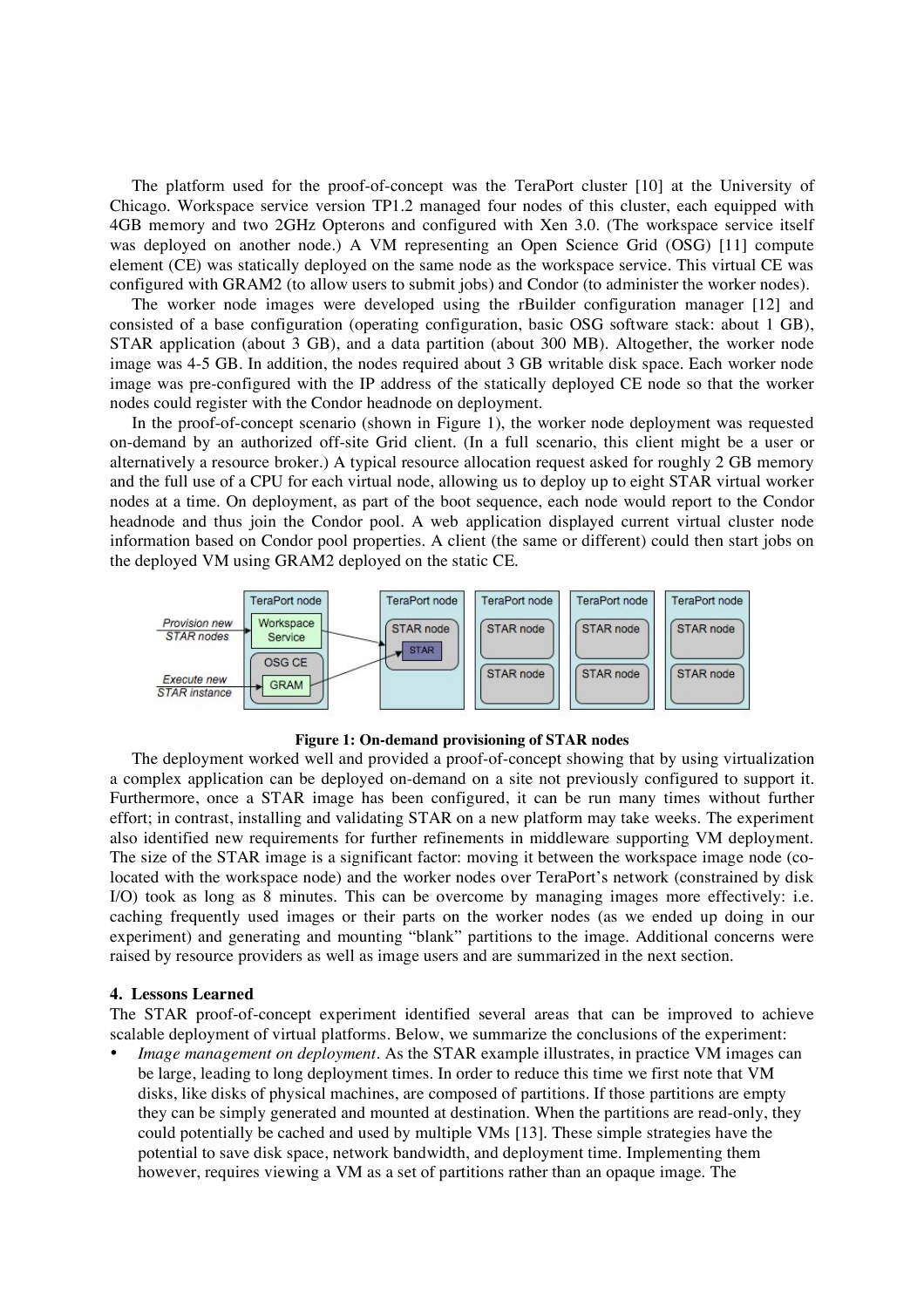implementation required to support it is non-trivial: the partitions need to be well described, properly mounted, require a sound security model (i.e., we need to determine whose VMs can access whose partitions), we need to structure indexing and reuse (and trashing), and integrate their transfer into a caching scheme.

- *Virtual clusters.* While in the proof of concept we were deploying individual worker nodes, to support a production scenario we need to provision an entire virtual cluster, complete with a CE and potentially other services, and then manage the resources of this cluster. To do this requires the ability to describe and manage collections of virtual nodes and their dependencies. A description of preliminary strategies to achieve that can be found in [14]; we are currently working on integrating them into the Workspace service.
- *Contextualization*. On deployment a VM needs to be made aware of its deployment context: its IP address may need to be assigned, or it may have to be pointed at site services. This is particularly important when VMs make up more complex constructs such as a virtual cluster: the cluster nodes may need to be configured to network with each other, share storage and other resources, or recognize a headnode (or all of these things). The X509 security infrastructure will need to handle dynamic network environments. In the proof-of-concept, the worker nodes were statically configured with an IP address of a pre-deployed headnode. To do this dynamically, we need to provide ways for the node to consume this information dynamically at deployment time. While ad hoc tools can be easily developed to deal with a special case, to address this problem in a scalable way contextualization tools synchronized with configuration management tools need to be developed [15].

The broader conclusions from the experiment and the work leading up to it point to a general need for more scalable methods of VM image generation and management. Methods allowing users to easily and reliably procure VM images from trusted sources are urgently needed. Without them, the users are prevented from taking advantage of virtualization by the need to configure an image, a significant barrier for many users (if not because of the initial configuration, because of the ongoing maintenance issues). Furthermore, the resource providers are understandably reluctant to deploy images unless their provenance from a trusted source can be demonstrated. To enable this functionality, methods of image signing and validation [16] need to be developed, as well as other tools allowing providers to verify that the deployed images conform to site policies as well as reliably manage their deployment. In general, based on the discussions surrounding the proof-of-concept work, we see a need for the emergence of VO-based administrators that could produce images trusted by resource providers and the formulation of policies and site agreements required for image acceptance, contextualization and management.

#### **5. Ongoing Work**

Virtualization allows application users to run on platforms that were not specifically prepared for the application by deploying VM images on those platforms. Thus, users can rapidly scale the resources available to even complex applications. Virtualization can also allow resource providers to reach more users by making their platforms suitable for more applications. This principle has been embraced by industry and resulted in the creation of a number of services selling compute cycles via VMs, of which Amazon Elastic Compute Cloud (EC2) is the best known example [17].

The adoption of virtualization in the scientific community is proceeding at a slow pace, due to lack of experience with the technology. As a result, only limited virtualized resources are available (our proof-of-concept ran on only five nodes). Thus, to provide a production execution platform for users motivated to use virtualization, we have built a workspace gateway to the EC2 service, which uses attribute-based authorization to map users to EC2 accounts [3]. This implementation allows communities motivated to run in VMs to buy virtualized cycles, while using consistent interfaces and images that can later be moved to other virtualized platforms.